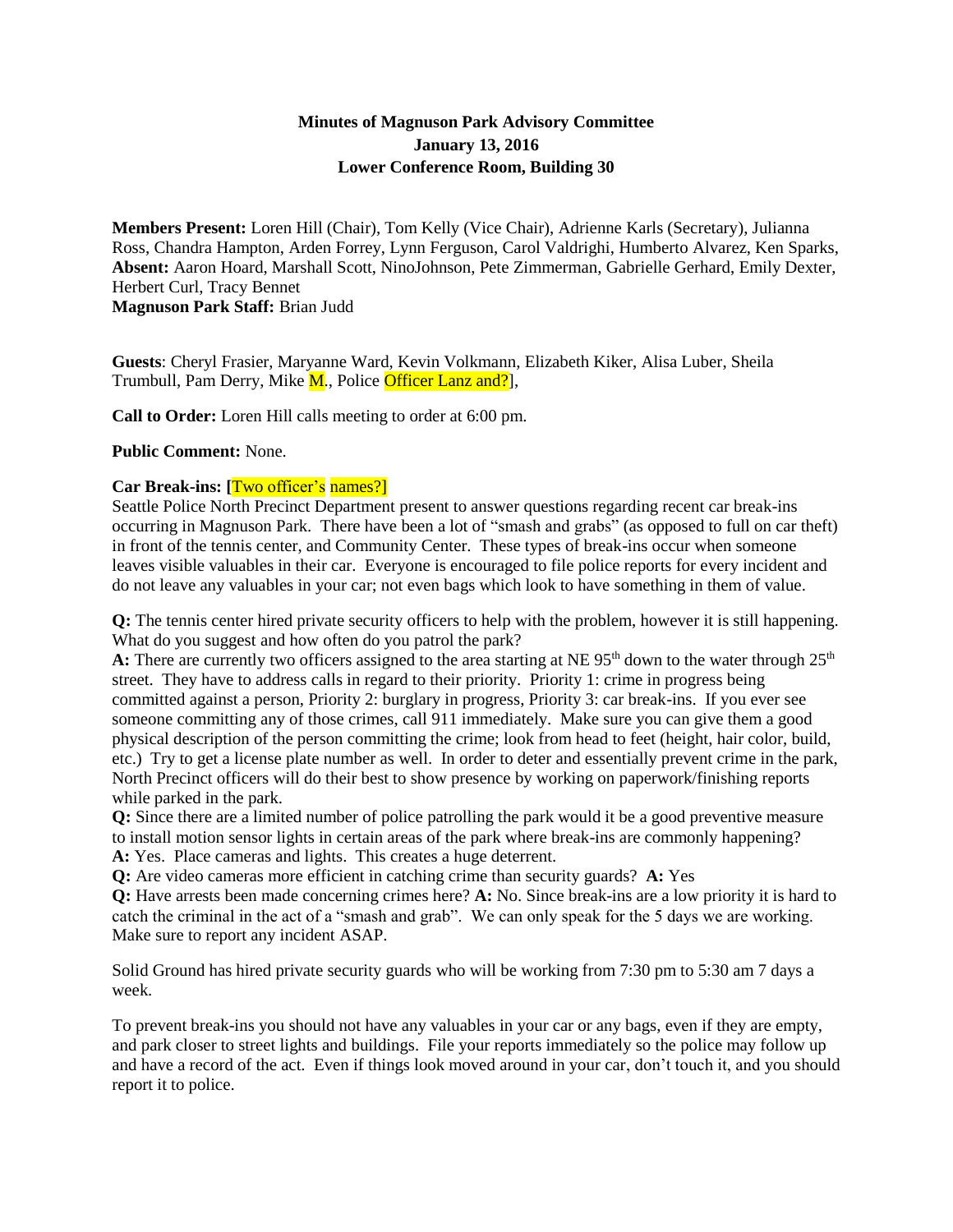If you witness a break-in, never sacrifice your safety. Observe and report. Try to get a good description such as make, model, and license plate of the car they leave in and a physical description. **Q:** Have there been any reports of personal attacks? **A:** No

## **Follow up regarding survey of operations:** Brian Judd

There is a request in for MPAC designated email. How can MPAC respond best to the community? Minutes are posted on our website and people may sign up for updates and minutes via email. I will follow up on this. Forwarding Karen Ko, with Seattle Department of Neighborhoods will also pass information on to NEDC.

## **Setting the agenda:** Loren Hill

Send topics via email and he will place them in order of importance. Also add a description of your topic.

Are there any ideas or need for a bigger meeting room as needed? If/when we have a much larger group then we can think about it. Majority present agreed on staying in the current meeting space.

December meeting minutes will be dispersed in January.

**Loren's new motto:** "keeping ahead of the ball". Set goals: strategic development plan, address topics and keep it current, updates regarding rents, spaces, and programming in the park

## **Sail Sand Point Annual report: [Name?]**

Key points: have expanded 20%, scholarships 30%, 903 kids went through camps and 2000+ people use boats. The camps and classes are held here, in Kirkland, and other locations. Growth has increased a lot from where it began as a small non-profit. There are more volunteers (3500 volunteer hours last year). There is a decreased cost to store boats. We are the only place in the Northwest where challenged kids with autism, etc., and disabled people may learn to sail; involved with Outdoors for All, Magnuson Park Community Center, and the YMCA. We are expanding on every level. Our website lets people know where volunteers are needed and there are clinics and racing classes available. We are the National Champions and were awarded the Lider? Cup. We are looking for the most efficient way to correct problems with the boat house such as lead paint that's chipping off. We're looking for funds to make changes to the building while keeping it in its historic state. The plan is to return Sail Sand Point to its original specs to pass through the landmark association. We are looking to fundraise, and we would like a letter of support from MPAC and NEDC.

## **Building 9 update:** Alisa Luber

Project direction goals: develop 148 units of workforce housing. There will be a split of 50% of 2-3 bedrooms and studios. There is one more funding hurdle and once we get that in place we will start moving forward. The center building was going to be a health clinic but we found a new partner so we are able to provide affordable child care to low income families and a neighborhood clinic. Construction should start early 2017 and be operational by 2018. We are still working on the parking and a playground and we will continue updating Solid Ground, MPAC, and NEDC.

**Carol Valdrighi:** How many kids are expected? 300. What age group for child care? Birth to school age and fully integrated. Is there a bike path? The road will be reconstructed as a driveway with parking.

**Lynn Ferguson:** I have had 20 years of involvement with Parks in the preservation of the historic district established by law when the property was acquired from the Navy. There has been a lot of hard work to make sure those buildings important to the district maintain their integrity. This means changes to the building exterior and certain interior elements considered historically significant must be approved by preservation professionals on the Landmarks Board and the state who ask as the agent for the federal government and well as changes to the landscape within the historic district. Our park has a lot of history here and that's what makes it unique and special. There are some businesses that have added and